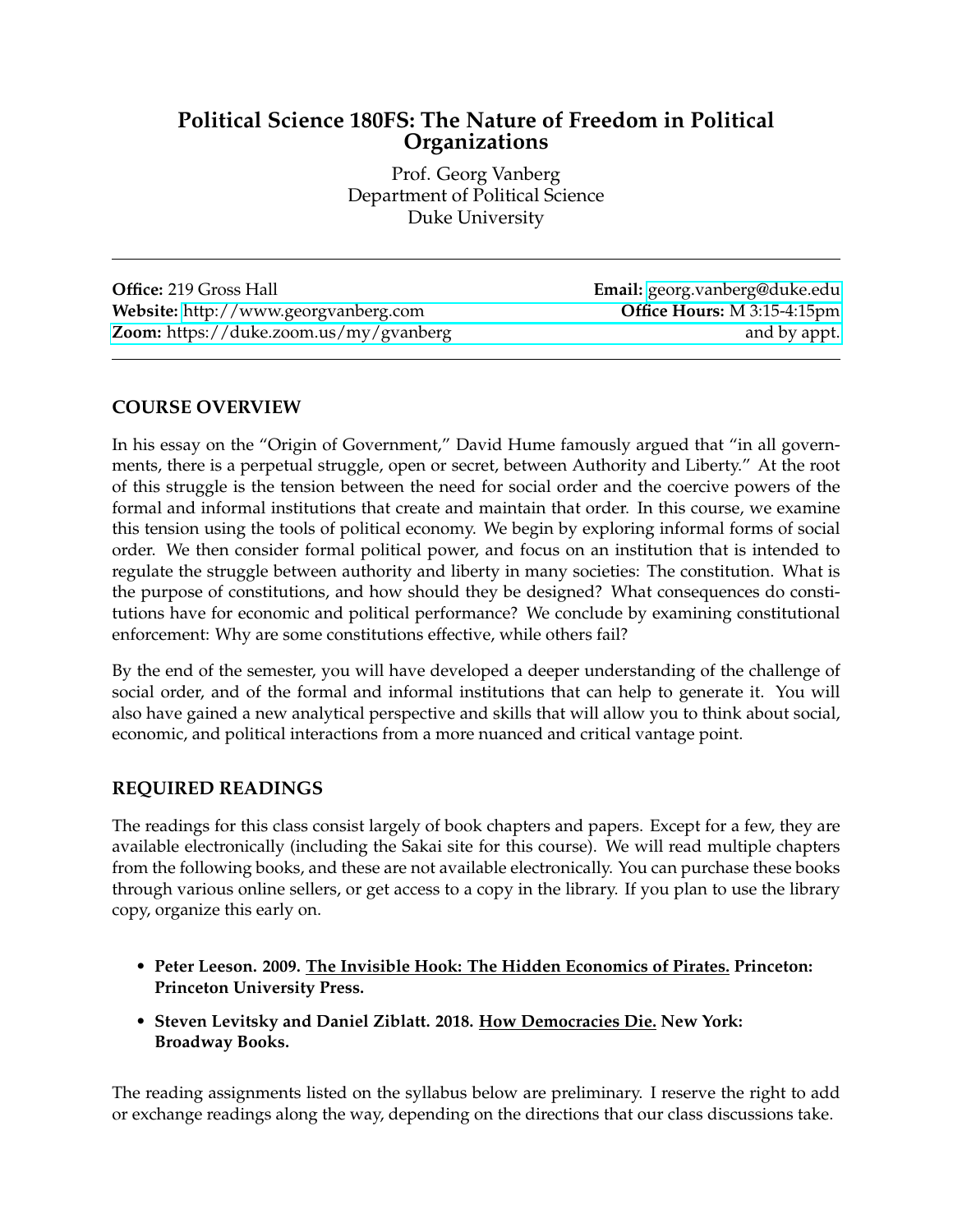# **GRADES AND EVALUATION**

This is a seminar. This means that class will be conducted in a colloquium style. Because of this format, it is essential that every student has completed the assigned reading before class and is ready to participate in discussion. For weeks with multiple readings, I will let you know prior to each class period which readings you must complete for each day. Obviously, you should not miss class unless there are exceptional circumstances that keep you from being there.

Your grade will be based on the following:

**Two Midterm Exams (45 percent of your course grade):** The first exam will be on October 5 in class; it is worth 20 percent of your grade. The second exam will be on the last day of class, December 7; it is worth 25 percent of your grade. If you miss one or both of the midterm exams, and have not made alternative arrangements prior to the exam with me, you will be given a make-up exam during the regularly scheduled final exam period for this class on Sunday, December 18 at 2pm. Please plan accordingly.

**Short Paper (20 percent of your course grade):** Your short paper is due on Monday 11/7. In this paper (approximately 3-4 pages, 12 pt. font, regular margins, double-spaced), you must develop one argument that engages the material we have completed. Do not simply summarize the reading, but advance a particular argument, explain it clearly, and defend it using the readings as evidence. I will provide you with written comments and a grade on your paper. If you so choose, you may rewrite the paper, and turn in a final version for a final grade  $(11/21)$ . A note of caution: Writing well is hard. You need to practice – and that includes rewriting and editing. Take the time to do it, and do it early and often. It is one of the most important things you can learn in college.

**Final video group project (15 percent):** See below for information on the final project, which you will complete in a group of 3-4 students. Video presentations will take place during the last week of classes (December 5).

**Class Participation and homework (20 percent of your course grade):** While I will lecture for some time during each class period, there will be lots of opportunity for open discussion/debate and questions. You should come to class prepared to participate. *Note: If you attend class regularly, but do not actively participate on a regular basis, you will receive an 85 for participation. Your participation grade will go up as you are more actively engaged in class. It will go down if you are conspicuously absent.*

Course grades will be determined according to the following grading scale: **A:** 93-100 **A-:** 90-92 **B+:** 88-89 **B:** 83-87 **B-:** 80-82 **C+:** 78-79 **C:** 73-77 **C-:** 70-72 **D+:** 68-69 **D:** 63-67 **D-:** 60-62 **F:** 0-59

# **FINAL VIDEO PROJECT**

The assignment is to produce a short video (approximately 3-5 minutes) that uses a contemporary or historical event/issue/phenomenon as an example to explain a concept or argument related to this class. Your video must incorporate the following: 1) Description of the event/phenomenon/issue, 2) Description of the concept(s) or argument you are illustrating, 3) An explanation of how 2) helps to explain 1). To ensure that you've chosen an appropriate topic, you are required to submit an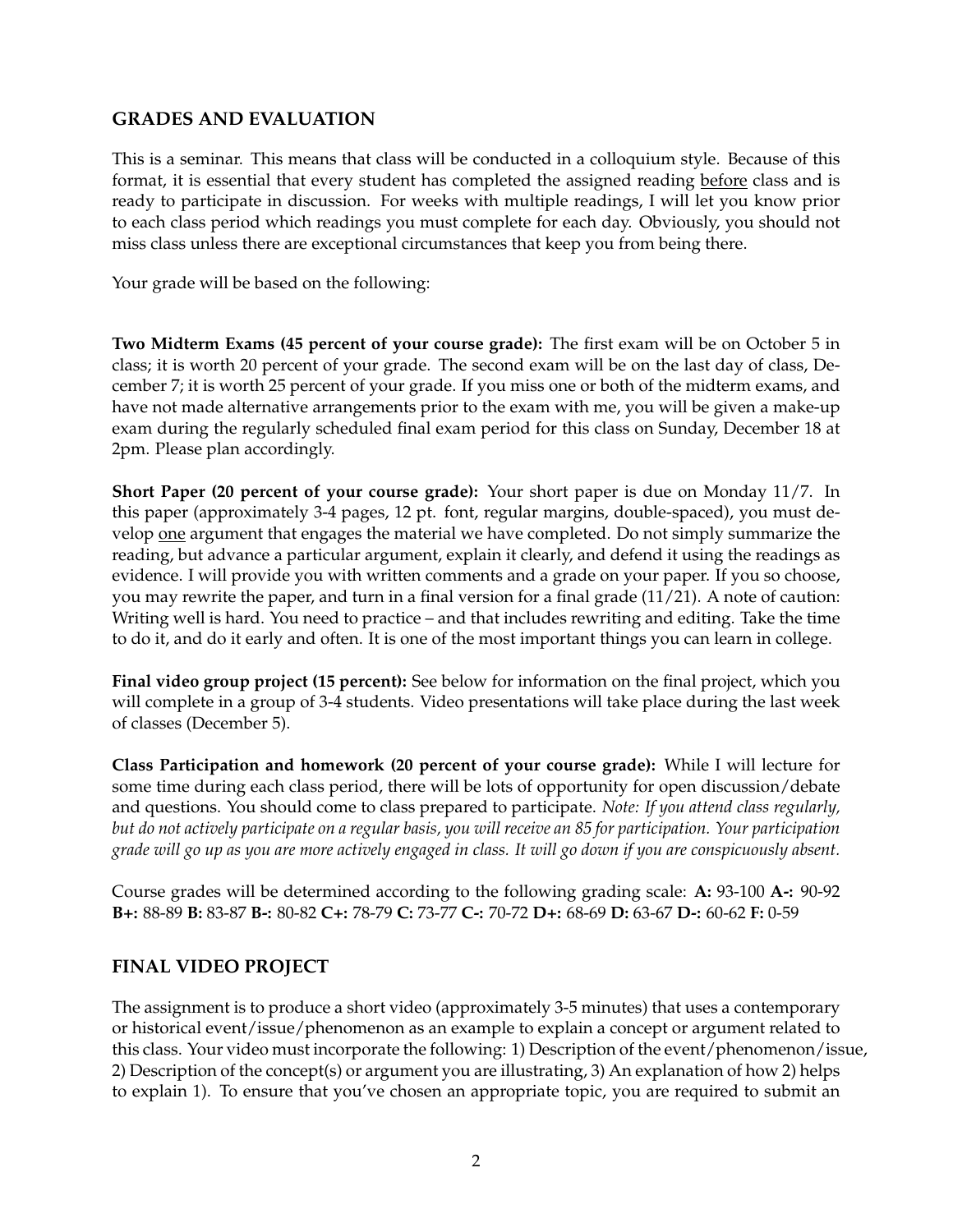"abstract" that summarizes your video topic and identifies the members of your group. This abstract should (1) briefly describe the event/phenomenon that you want to examine, and (2) identify the theoretical concept(s)/argument you plan to illustrate. You must submit your abstract by November 14. Videos are due on Monday 12/5, and will be screened in class. Videos must be turned in electronically on the Sakai Dropbox site for this class.

# **PROCEDURE FOR TESTING ACCOMODATIONS**

This class will use the Testing Center to provide testing accommodations to undergraduates registered with and approved by the Student Disability Access Office (SDAO). The center operates by appointment only and appointments must be made at least 7 consecutive days in advance, but please schedule your appointments as far in advance as possible. You will not be able to make an appointment until you have submitted a Semester Request with the SDAO and it has been approved. So, if you have not done so already, promptly submit a Semester Request to the SDAO in order to make your appointment in time. For instructions on how to register with SDAO, visit their website at [https://access.duke.edu/requests.](https://access.duke.edu/requests) For instructions on how to make an appointment at the Testing Center, visit their website at [https://testingcenter.duke.edu.](https://testingcenter.duke.edu)

# **ACADEMIC DISHONESTY**

Students and faculty at Duke are governed by the **[Duke Community Standard](http://studentaffairs.duke.edu/conduct/about-us/duke-community-standard)**, and academic dishonesty will not be tolerated. If I suspect that a student has attempted to represent someone else's work as their own, or to cheat in any other manner on an exam or a written assignment, I will refer the case to the Office of Student Conduct in accordance with university policy. If a violation of the academic integrity policy is found to have occurred, the minimum penalty will be a zero (0) on the assignment/exam in question. If you have any questions about plagiarism and proper citation methods, please consult the **[Duke Tutorial on Plagiarism](http://library.duke.edu/research/plagiarism)**.

# **STUDENTS WITH CHALLENGES**

Students with challenges who require individualized testing or other accommodations should identify themselves and express their needs during the first week of the semester. Where the challenge is not immediately apparent, verification will be required.

# **APPROXIMATE SEMESTER SCHEDULE**

# **1. Section I: The need for social order, and its origins**

# **Week 1 (8/29-8/31):**

### **Reading:**

• [Hobbes, Leviathan, Introduction, Chapters 11, 13, 14, 15, 17, and 18](https://ebooks.adelaide.edu.au/h/hobbes/thomas/h68l/)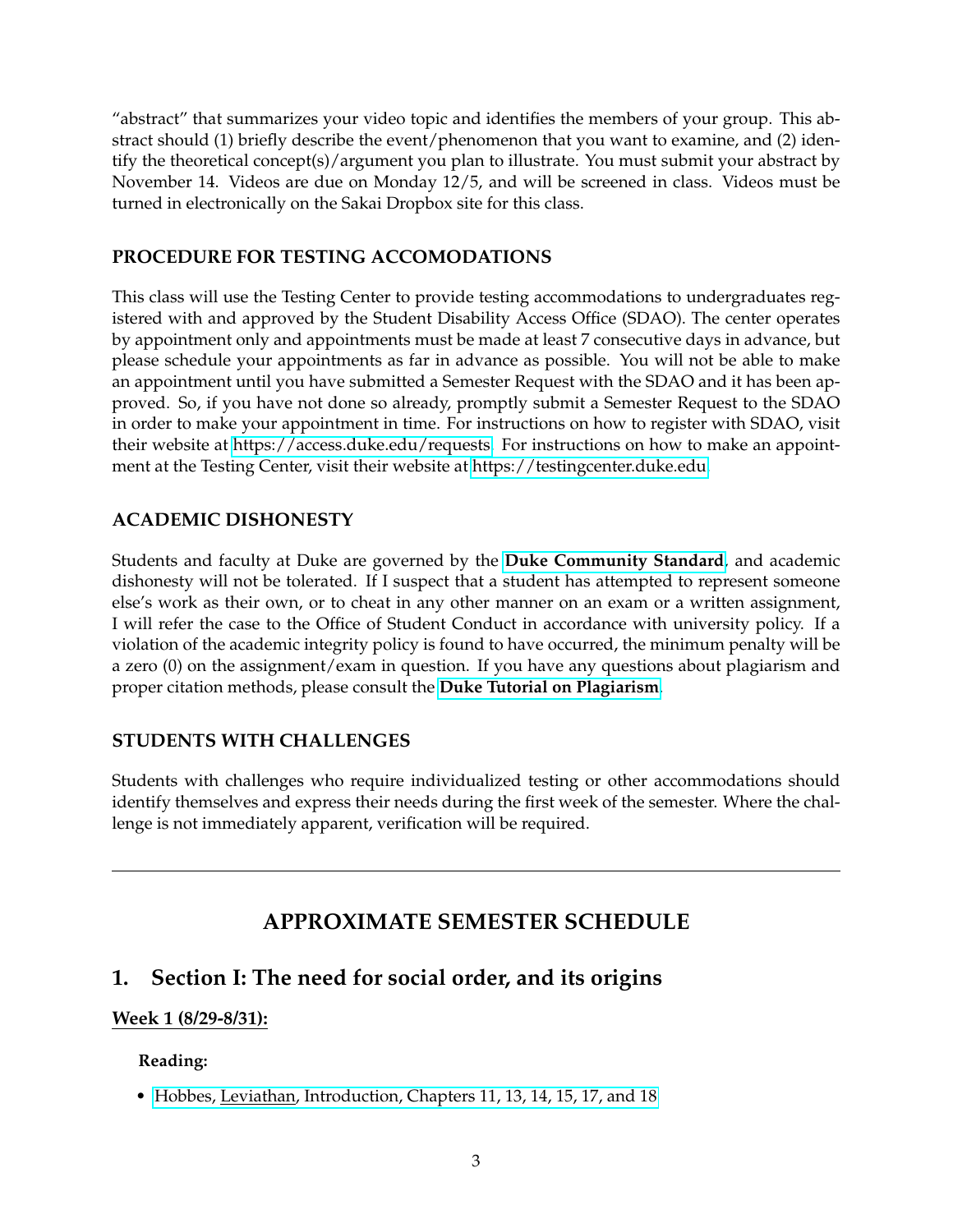## **Week 2 (9/5-9/7):**

### **Reading:**

- • [Hume, Essays, "Of the Original Contract"](http://www.econlib.org/library/LFBooks/Hume/hmMPL35.html#Part%20II,%20Essay%20XII,%20OF%20THE%20ORIGINAL%20CONTRACT)
- • [Hume, Essays, "Of the Origin of Government"](https://ebooks.adelaide.edu.au/h/hume/david/of-the-origin-of-government/)
- • [Hume, Treatise of Human Nature, Book III, Part II, Section II "Of the Origin of Justice and](https://ebooks.adelaide.edu.au/h/hume/david/h92t/index.html) [Property"](https://ebooks.adelaide.edu.au/h/hume/david/h92t/index.html)
- • [Hume, Treatise of Human Nature, Book III, Part II, Section VII "Of the Origin of Govern](https://ebooks.adelaide.edu.au/h/hume/david/h92t/index.html)[ment"](https://ebooks.adelaide.edu.au/h/hume/david/h92t/index.html)

### **Week 3 (9/12-9/14):**

#### **Reading:**

- Peter Leeson, The Invisible Hook, Princeton: Princeton University Press. Chapters 1-3.
- • [David Skarbek. 2016. "Covenants without the Sword? Comparing Prison Self-Governance](https://www.cambridge.org/core/services/aop-cambridge-core/content/view/8B6C1317700957B3981527B42A8360C0/S0003055416000563a.pdf/div-class-title-covenants-without-the-sword-comparing-prison-self-governance-globally-div.pdf) Globally." *[American Political Science Review](https://www.cambridge.org/core/services/aop-cambridge-core/content/view/8B6C1317700957B3981527B42A8360C0/S0003055416000563a.pdf/div-class-title-covenants-without-the-sword-comparing-prison-self-governance-globally-div.pdf)* 110: 845-862.

#### **Week 4 (9/19-9/21):**

#### **Reading:**

• [Mancur Olson. 1993. "Dictatorship, Democracy, and Development"](http://www.jstor.org/stable/2938736) *American Political Science Review* [87: 567-576.](http://www.jstor.org/stable/2938736)

### **Week 5 (9/26-9/28):**

#### **Reading:**

• Elinor Ostrom. Governing the Commons, Cambridge: Cambridge University Press. Chapters 1 and 3.

### **Week 6 (10/3-10/5 – No class on 10/3. Exam on 10/5):**

- I will be available for pre-exam questions/office hours via ZOOM at the following times:
	- **–** Sunday 10/2 from 8:30am to 10am.
	- **–** Tuesday 10/4 from 10am to 11:30am.
- Midterm Exam on Wednesday.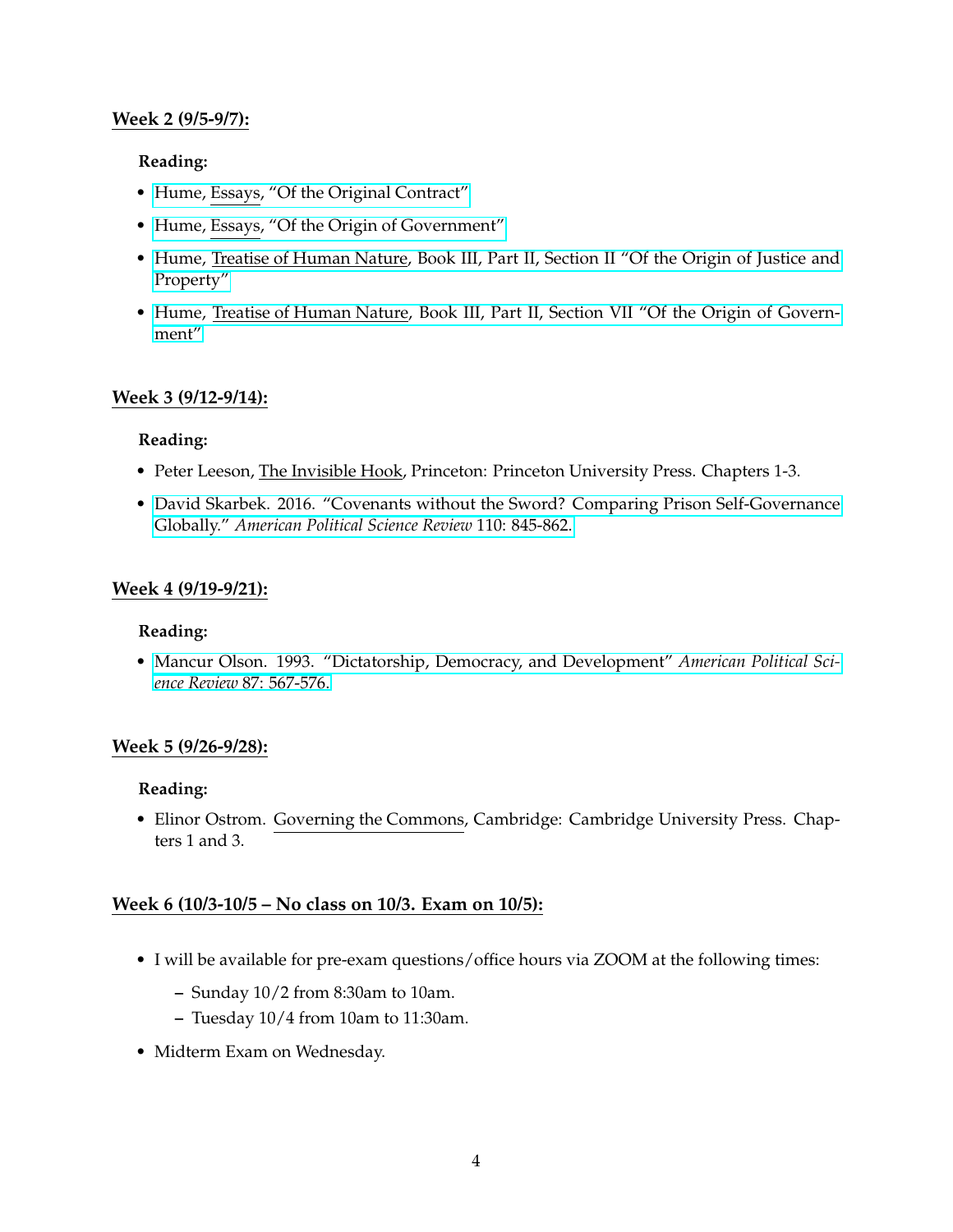# **2. Organized Political Power and Constitutionalism**

# **Week 7 (10/10-10/12 - No class on 10/10 FALL BREAK):**

## **Reading:**

• [Randall Calvert. 1992. "Leadership and Its Basis in Problems of Social Coordination."](https://doi-org.proxy.lib.duke.edu/10.1177/019251219201300102) *Inter[national Political Science Review](https://doi-org.proxy.lib.duke.edu/10.1177/019251219201300102)* 13: 7-24.

# **Week 8 (10/17-10/19):**

## **Reading:**

- Jon Elster. 1988. "Introduction." In J. Elster and R. Slagstad (eds.). Constitutionalism and Democracy. Cambridge: Cambridge University Press.
- Hanna Lerner. 2011. "The Paradigms of Democratic Constitutions." Chapter 1. Making Constitutions in Deeply Divided Societies. New York: Cambridge University Press.
- F. A. Hayek. 1960. "The American Contribution: Constitutionalism." Chapter 12. The Constitution of Liberty. Chicago: University of Chicago Press.

### **Week 9 (10/24-10/26):**

### **Reading:**

- • [James Buchanan. "The Domain of Constitutional Economics." Constitutional Political Econ](https://link.springer.com/article/10.1007/BF02393031)[omy 1 \(1\): 1-18.](https://link.springer.com/article/10.1007/BF02393031)
- James Buchanan and Gordon Tullock, The Calculus of Consent, Ann Arbor: University of Michigan Press. Chapter 6.

# **Week 10 (10/31-11/2):**

### **Reading:**

- • [Douglass North and Barry Weingast. "Constitutions and Commitment: The Evolution of](https://www.jstor.org/stable/2122739) [Institutions Governing Public Choice in Seventeenth-Century England." The Journal of Eco](https://www.jstor.org/stable/2122739)[nomic History. 49: 803-832.](https://www.jstor.org/stable/2122739)
- • [Daron Acemoglu, Simon Johnson, and James Robinson. 2005. "Institutions as a fundamental](https://economics.mit.edu/files/4469) [cause of long-run growth." Handbook of economic growth. 1:385-472.](https://economics.mit.edu/files/4469)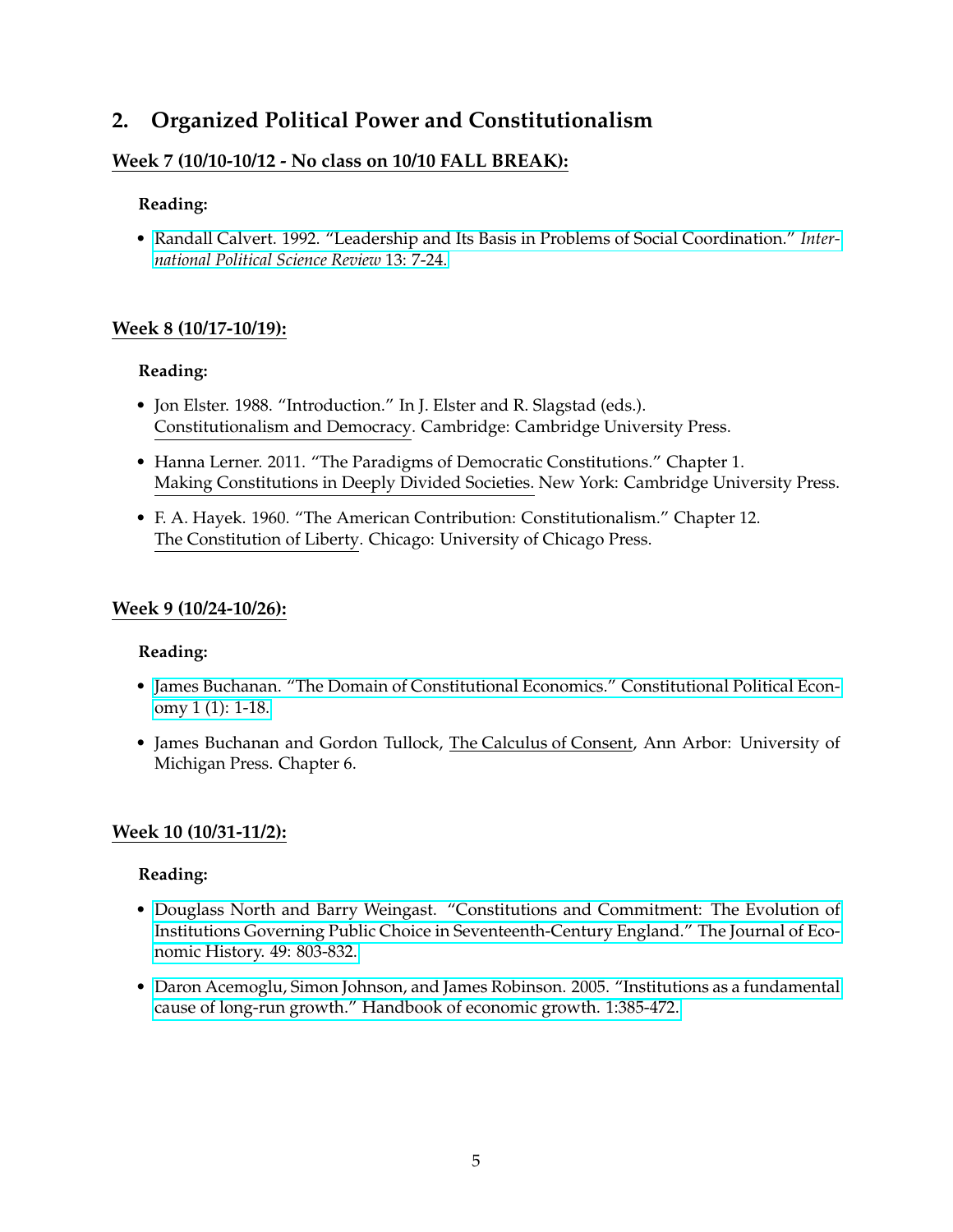# **Week 11 (11/7-11/9):**

• Short paper due on Monday, 11/7.

## **Reading:**

- *[Constitution of the United States](https://www.constituteproject.org/constitution/United_States_of_America_1992)*
- • [Thurgood Marshall. 1987. "Reflections on the Bicentennial of the United States Constitu](https://heinonline.org/HOL/P?h=hein.journals/hlr101&i=19)[tion." Harvard Law Review 101: 1-5.](https://heinonline.org/HOL/P?h=hein.journals/hlr101&i=19)
- • [Frederick Douglass. 1852. "What to the Slave is the Fourth of July?"](https://edsitement.neh.gov/student-activities/frederick-douglasss-what-slave-fourth-july)
- Sanford Levinson. 2006. ["How the United States Constitution Contributes to the Democratic](https://heinonline.org/HOL/P?h=hein.journals/drklr55&i=867) [Deficit in America." Drake Law Review \(55\): 859-885.](https://heinonline.org/HOL/P?h=hein.journals/drklr55&i=867)

# **Week 12 (11/14-11/16):**

• Video project abstract due on Monday, 11/14.

## **Reading:**

- • [Georg Vanberg. 2018. "Constitutional Political Economy, Democratic Theory, and Institu](https://sites.duke.edu/georgvanberg/files/2018/07/Constitutional-Political-Economy-Democratic-Theory-and-Institutional-Design.pdf)[tional Design." Public Choice \(177\): 199-216.](https://sites.duke.edu/georgvanberg/files/2018/07/Constitutional-Political-Economy-Democratic-Theory-and-Institutional-Design.pdf)
- Jennifer Widner. 2008. "Constitution-writing in Post-Conflict Settings: An Overview." William and Mary Law Review 49: 1513-1537.
- • [Jon Elster. 1995. "Forces and Mechanisms in the Constitution-Making Process,"](http://www.jstor.org/stable/1372906) *Duke Law Journal* [45: 364-396.](http://www.jstor.org/stable/1372906) PAGES 373-393 ONLY.

# **3. Constitutional Enforcement and Decline**

# **Week 13 (11/21-11/23) - No class on 11/23 – THANKSGIVING):**

• Short paper rewrite due on Monday 11/21

### **Reading:**

• [Barry Weingast. 2016. "Capitalism, Democracy, and Countermajoritarian Institutions."](https://doi.org/10.1086/686695) *Supreme [Court Economic Review](https://doi.org/10.1086/686695)* 23: 255-77.